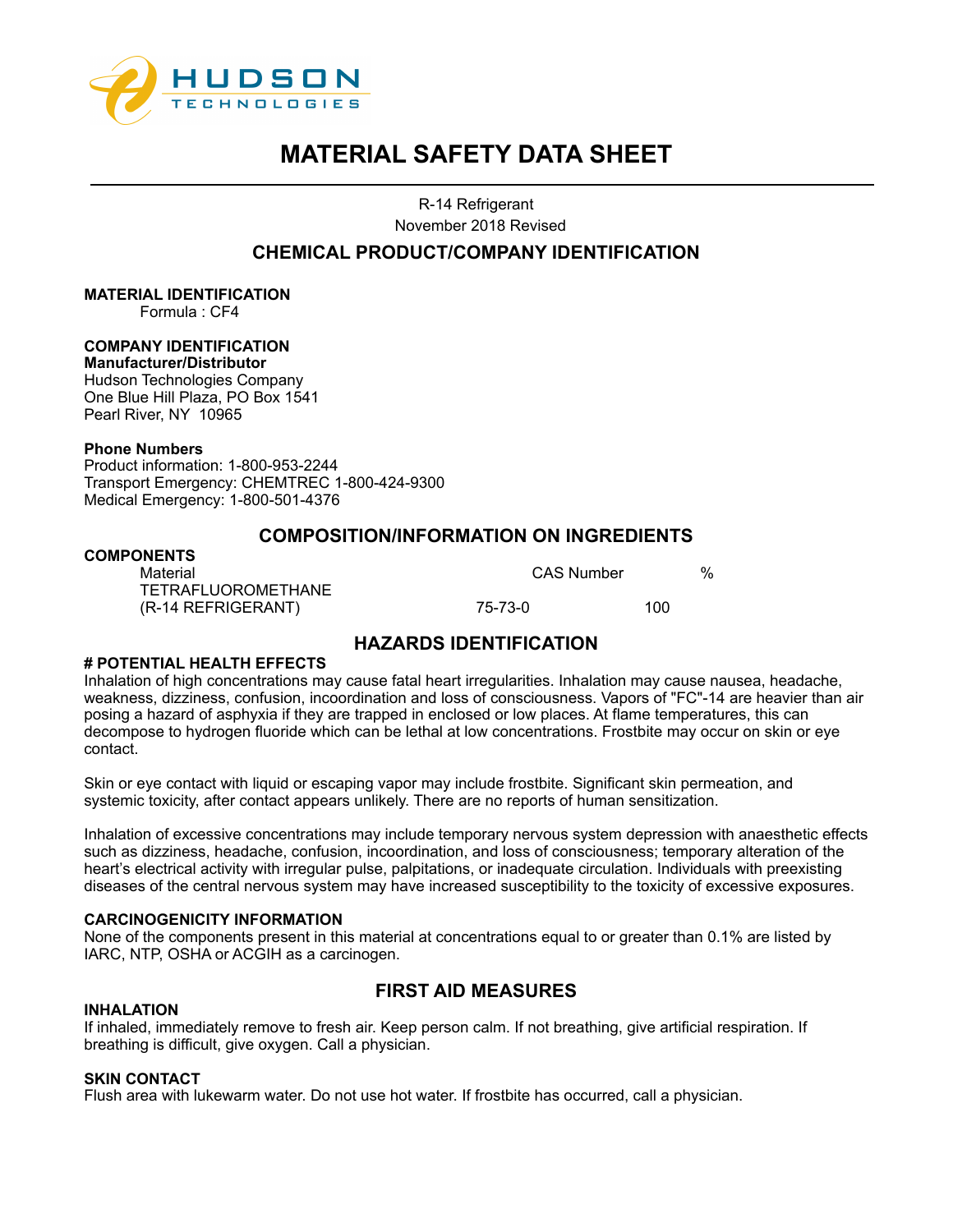

#### **EYE CONTACT**

In case of contact, immediately flush eyes with plenty of water for at least 15 minutes. Call a physician.

#### **INGESTION**

Ingestion is not considered a potential route of exposure.

#### **NOTES TO PHYSICIANS**

THIS MATERIAL MAY MAKE THE HEART MORE SUSCEPTIBLE TO ARRHYTHMIAS. Catecholamines such as adrenaline, and other compounds having similar effects, should be reserved for emergencies and then used only with special caution.

# **FIRE FIGHTING MEASURES**

## **FLAMMABLE PROPERTIES**

Flash Point **Will not burn** Flammable limits in Air, % by Volume LEL Not applicable UEL Not applicable Autoignition  $>1100 \text{ C}$  (>2012 F)

Fire and Explosion Hazards

Cylinders are equipped with pressure and temperature relief devices but may still rupture under fire conditions.

## **EXTINGUISHING MEDIA**

As appropriate for combustibles in the area.

## **FIRE FIGHTING INSTRUCTIONS**

Use water spray or fog to cool container. Self-contained breathing apparatus (SCBA) is required if cylinders rupture or release under fire conditions.

# **ACCIDENTAL RELEASE MEASURES**

## **SAFEGUARDS (PERSONNEL)**

NOTE: Review FIRE FIGHTING MEASURES and HANDLING (PERSONNEL) sections before proceeding with clean-up. Use appropriate PERSONAL PROTECTIVE EQUIPMENT during clean-up.

#### **ACCIDENTAL RELEASE MEASURES**

Ventilate area - especially low places where heavy vapors might collect. Remove open flames. For large releases, wear self-contained breathing apparatus (SCBA).

# **HANDLING AND STORAGE**

## **HANDLING (PERSONNEL)**

Avoid breathing vapors and contact with eyes and skin. Use with sufficient ventilation to keep employee exposure below recommended limits.

## **STORAGE**

Store in clean, dry area. Do not heat above 52 C (125 F).

# **EXPOSURE CONTROLS/PERSONAL PROTECTION**

## **ENGINEERING CONTROLS**

Normal ventilation for standard manufacturing procedures is generally adequate. Local exhaust should be used when large amounts are released. Mechanical ventilation should be used in low places.

#### **PERSONAL PROTECTIVE EQUIPMENT**

Lined neoprene gloves should be used when transferring gas. Under normal manufacturing conditions no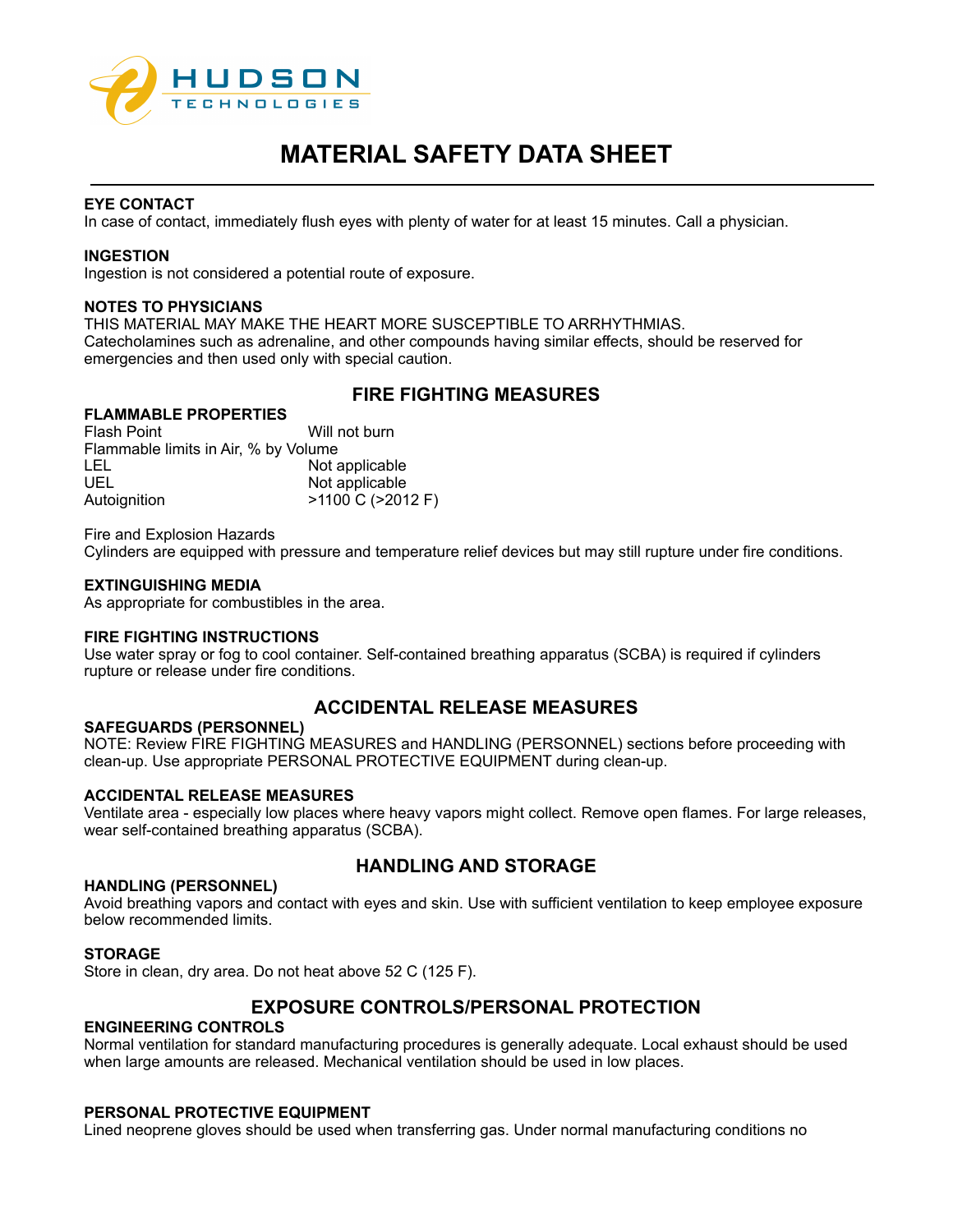

respiratory protection is required when using this product. Self-contained breathing apparatus (SCBA) is required if a large release occurs.

# **EXPOSURE GUIDELINES**

# **EXPOSURE LIMITS**

**R-14 Refrigerant**

PEL (OSHA) None Established TLV (ACGIH) None Established

# **PHYSICAL AND CHEMICAL PROPERTIES**

## **PHYSICAL DATA**

Vapor Density % Volatiles 100 WT% Odor None Form Compressed gas Color Clear, colorless<br>
Liguid Density 1.317 g/cm3 @

Boiling Point -127.9 C (-198.2 F) Vapor Pressure 529 psig @ -45.6 C (-50.1 F) Critical Temperature (-50 degF) Critical Temp<br>
Vapor Density 3.03 (Air=1.0) Solubility in Water 0.0015 WT% @ 25 C (77 F) 1.317 g/cm3  $@$  -80 C (-112 F)

# **STABILITY AND REACTIVITY**

## **CHEMICAL STABILITY** Stable.

## **CONDITIONS TO AVOID**

Material is stable. However, avoid open flames and high temperatures.

## **INCOMPATIBILITY WITH OTHER MATERIALS**

Incompatible with alkali or alkaline earth metals - powdered Al, Zn, Be, etc.

## **DECOMPOSITION**

R-14 Refrigerant decomposes at high temperatures (open flames, glowing metal surface, etc.) forming hydrofluoric acid.

## **POLYMERIZATION**

Polymerization will not occur.

## **# ANIMAL DATA**

# **TOXICOLOGICAL INFORMATION**

Inhalation 15 minute ALC: 895,000 ppm in rats

The compound is untested for skin irritancy, but may freeze the skin on contact, and is untested for eye irritancy and for animal sensitization.

Single exposure by inhalation to concentrations of 80% caused hyperactivity, followed by decreased activity, tissue congestion, and closed eyes. Dogs exposed to concentrations of 20%-60% did exhibit preventricular contractions when challenged with an injection of epinephrine; however, no cardiac arrhythmias were observed. Repeated exposures to concentrations > 22% produced altered blood counts and lung inflammation in guinea pigs and rats.

No animal test reports are available to define carcinogenic, mutagenic, developmental, or reproductive hazards.